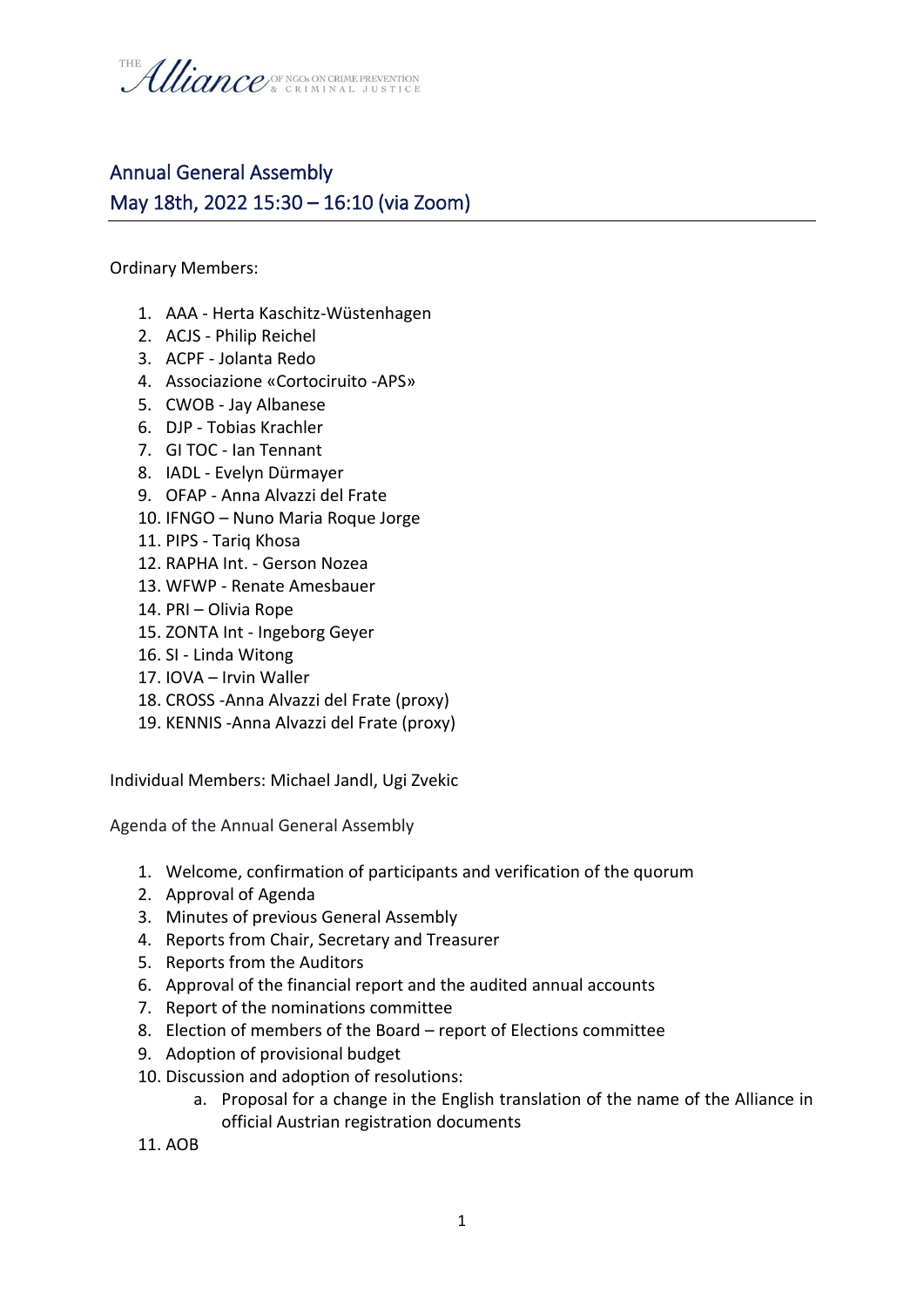## Uliance/ SE NGOS ON CRIME PREVENTION

- 1. The Annual General Assembly was held in a hybrid format via Zoom and in Room E1175 at the VIC, facilitated by the Secretary of the Alliance, Tobias Krachler. The Chair, Anna Alvazzi del Frate, welcomed the participants, while the Treasurer, Ingeborg Geyer confirmed the accreditation and verified the quorum which was met at 15:30 Vienna time with 19 Ordinary Members.
- 2. The Chair introduced the Agenda, which was approved by consensus.
- 3. The Chair introduced the minutes of the Extraordinary General Assembly held on 19 May 2021, which were approved by consensus.
- 4. *The Chair reported on the activities of Alliance since the previous General Assembly, which took place on 19 May 2021. The Alliance participated in UN events such as the 14th Crime Congress, the 30th session of the CCPCJ and various other UN meetings. She referred to the visible increase in the role played by the Alliance in the UN processes, in particular the UNTOC, for which initial funding was received in 2021. She also presented the Annual Report 2021 which can be found on the website.*

*The Secretary reported on the facilitated informal meetings, webinars, and side events in 2021 and 2022. The number of individual website users has grown from 1000 in 2020 to over 3500 in 2021. Also, the social media channels have grown. Additional changes and updates to the website are also planned for 2022.* 

*The Treasurer reported on the financial and membership activities of the Alliance. She presented a report on the Alliance's 2021 and 2022 Budget as outlined in the attached documents, comparing the proposed budget with the realized income and expenditures.*

The reports of the Chair, Secretary and Treasurer were approved.

- 5. The report from the Auditors was approved. The Auditors reappointment was approved.
- 6. The financial report and the audited annual accounts were approved.
- 7. The report by the Nominations Committee was approved.
- 8. The elections committee presented the results of the election. Out of the 57 Ordinary Members who could vote, 34 voted. For the position of Vice-Chairs, Jay Albanese (CWOB) received 30 votes and Olivia Rope (PRI) received 26 votes. For the position of Member of the Board, Nuno Maria Roque Jorge (IFNGO) received 27 votes, Tariq Khosa (PIPS) received 26 votes and Gerson Nozea (Rapha Intl) received 19 votes.
- 9. The provisional budget was adopted.